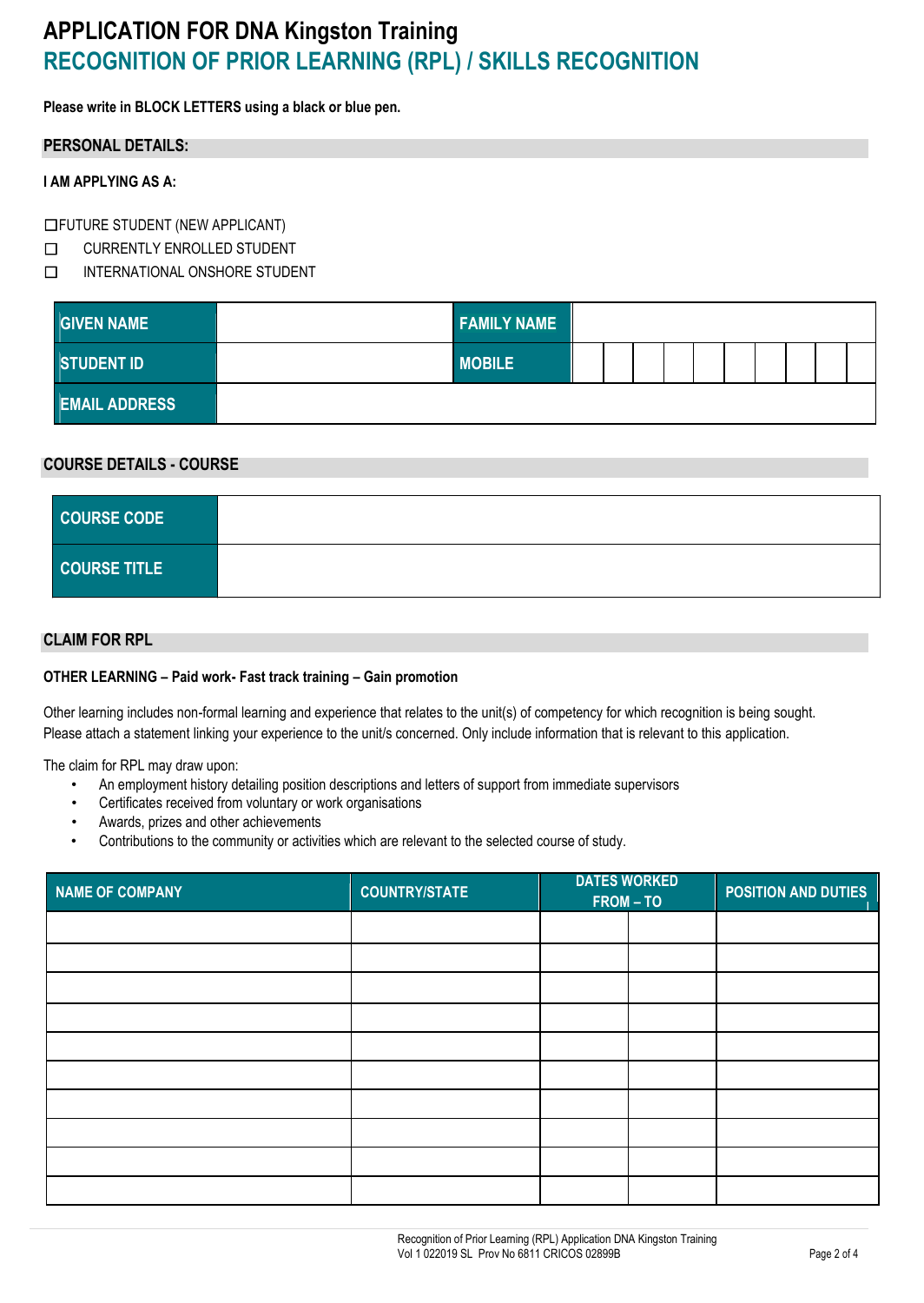# **APPLICATION FOR DNA Kingston Training RECOGNITION OF PRIOR LEARNING (RPL)**

### **OTHER LEARNING (EG. LIFE EXPERIENCE, VOLUNTARY WORK, ETC)**

Please note that in some circumstances the granting of RPL may disadvantage you in terms of the requirements for membership of professional bodies (eg. the accounting professional bodies have rigid requirements for the granting of credit and/or RPL) and/or Federal Government requirements applicable to international students. Contact the relevant Teacher or Manager for further details.

- In your opinion, what skills and knowledge have you acquired that relate to this program/course?
- What type(s) of non-credentialed programs/training/study have you undertaken and experience acquired since leaving school relevant to this application?

## **LIST OF SUPPORTING EVIDENCE ATTACHED**

Evidence should be a close match with the learning outcomes/objectives for the unit(s) of competency for which RPL is sought.

Students will be assessed for eligibility of RPL. Formal assessment process will be explained and commenced and can be a variety of practical demonstration and theory. Students will then be provided outcome which can meet a variety of needs.

## **APPLICANT DECLARATION**

- To the best of my knowledge, the information given in this application is correct and complete.
- I understand that DNA Kingston Training reserves the right to vary or reverse any decision made on the basis of incorrect or incomplete information.
- I authorise DNA Kingston Training to conduct a search and retrieval of my academic record from my previous institution(s) to verify the information contained in my application.
- I understand that DNA Kingston Training collects, stores, and uses personal information in accordance with the Privacy Policy.
- I have retained a copy of this application and all supporting evidence

| Sian<br>----- | $- - - - - -$ |  |  |
|---------------|---------------|--|--|
|               |               |  |  |